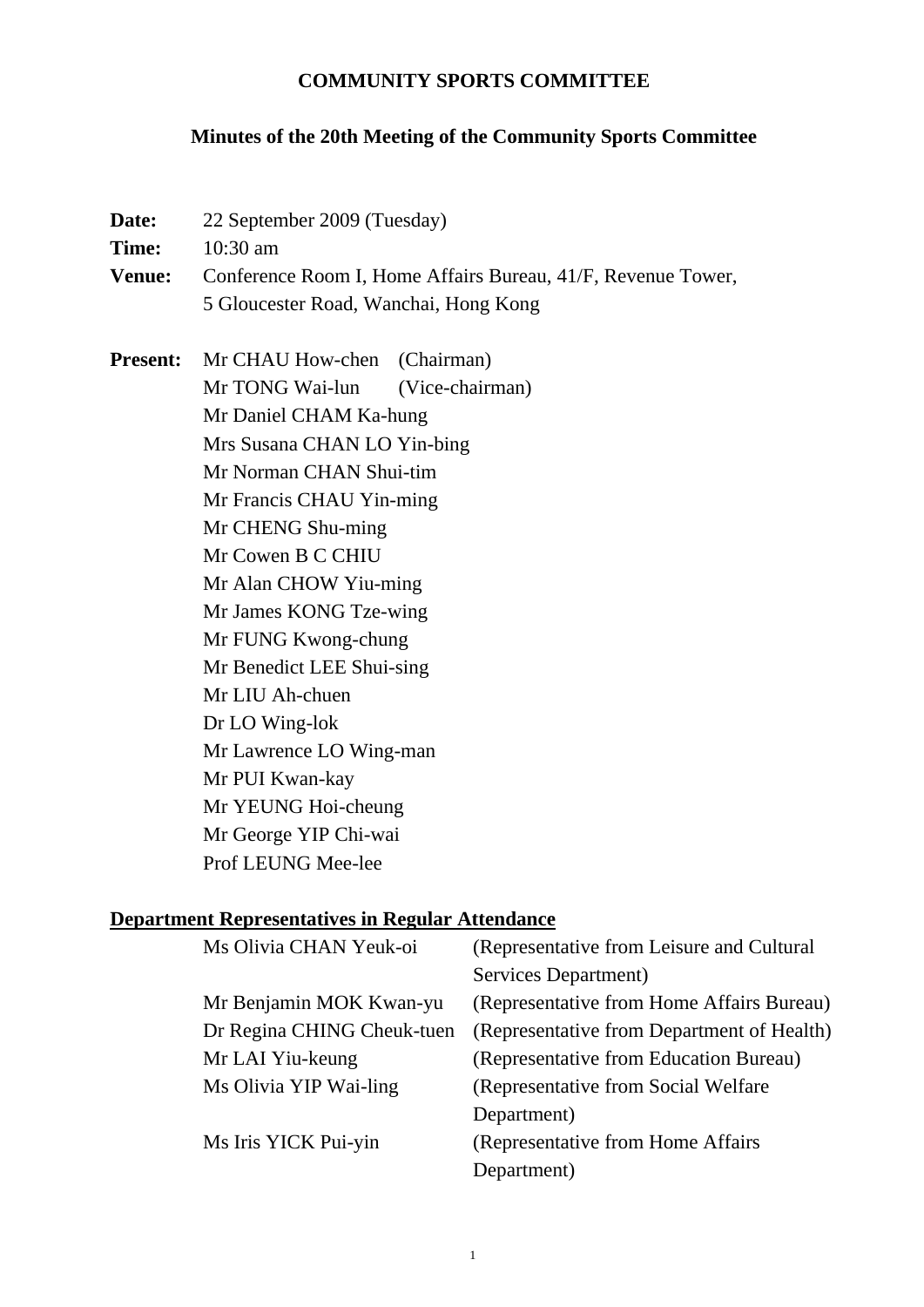### **Absent with Apologies**

 Ms CHAU Chuen-heung Mr Kenny CHOW Kun-wah Prof CHEUNG Siu-yin Mrs Laura LING LAU Yuet-fun Mr Raphael TONG Tai-wai

### **In Attendance**

 Mrs Betty FUNG CHING Suk-yee (Leisure and Cultural Services Department) Mr Bobby CHENG Kam-wing (Leisure and Cultural Services Department) Mrs Kane LI CHOI Wing-kwan (Leisure and Cultural Services Department) Ms LAM Sau-ha (Leisure and Cultural Services Department) Ms LOK Kit-ha (Secretary) (Leisure and Cultural Services Department)

### **Opening Remarks**

1.1 The Chairman welcomed all Members and representatives from various government departments to the meeting. He also welcomed Mrs Betty FUNG CHING Suk-yee, JP, Mr Bobby CHENG Kam-wing and Mr Benjamin MOK Kwan-yu, who had taken up the posts of Director of Leisure and Cultural Services, Deputy Director of Leisure and Cultural Services (Leisure Services) and Principal Assistant Secretary (Home Affairs)(Recreation and Sport) respectively. On behalf of the Community Sports Committee (CSC), he thanked Mr Thomas CHOW Tat-ming, JP, Mr Vincent LIU Ming-kwong, JP, and Ms Janet WONG Chin-kiu, who were ex-Director of Leisure and Cultural Services, ex-Deputy Director of Leisure and Cultural Services and ex-Principal Assistant Secretary for Home Affairs respectively, for their contribution to the CSC.

1.2 Mrs Betty FUNG, Director of Leisure and Cultural Services (DLCS), said that the CSC had done a lot of work in the past, including the completion of the Study on the Participation Patterns of Hong Kong People in Physical Activities. The Study Report provided important data and development strategies for further promotion of community sports, and was highly valued by the public and media. The Leisure and Cultural Services Department (LCSD) would try its best to co-ordinate its recreation and sports activities and facilities in order to implement the recommendations of the Study Report and promote Sport for All. The CSC also completed the report on review of the 2nd Hong Kong Games (HKG), which had been held successfully. She hoped that the next HKG would be an even bigger success under the leadership of the CSC.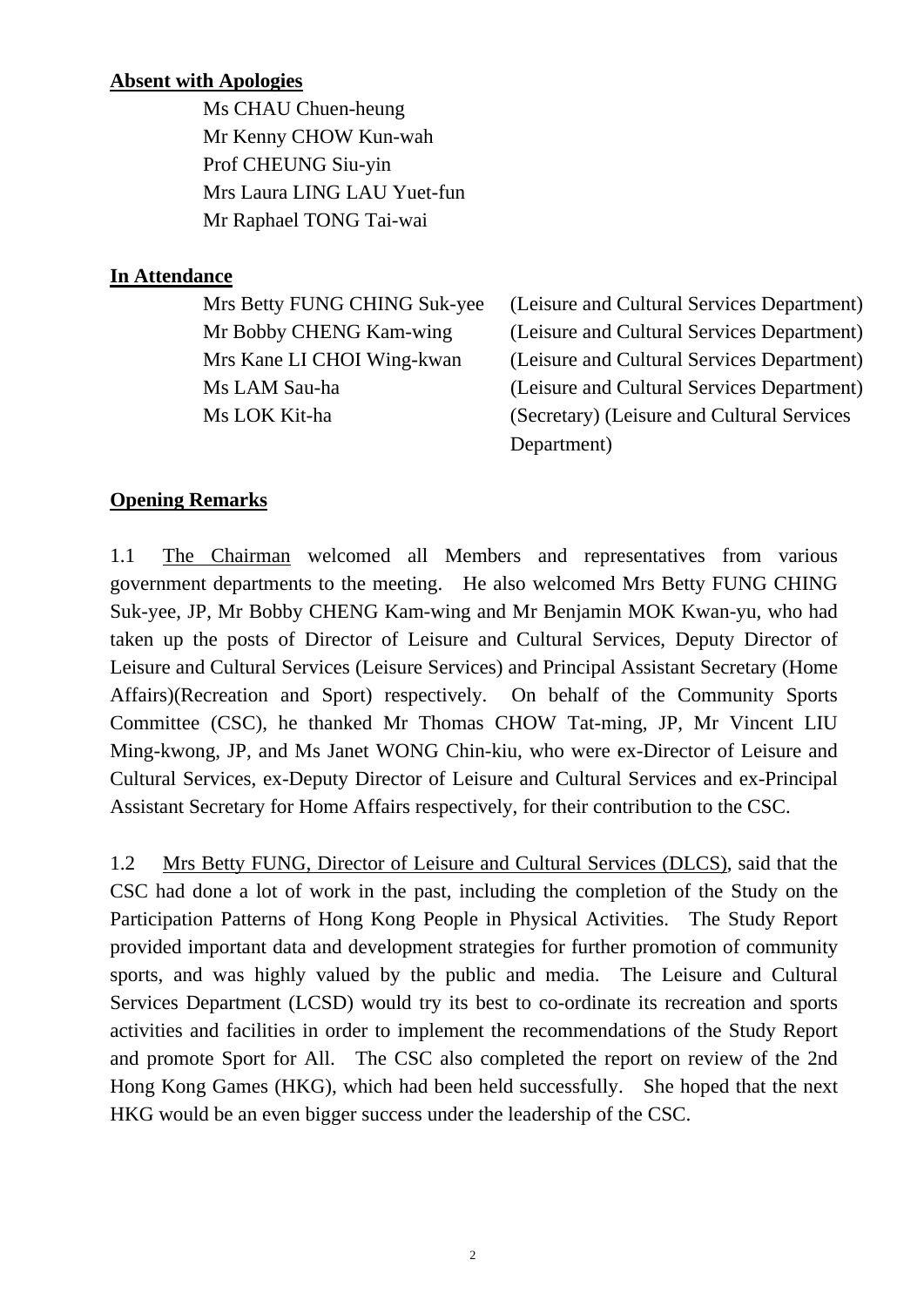### **Item 1: Confirmation of the Minutes of Last Meeting of the CSC**

2.1 The draft minutes of the 19th meeting was sent to Members for comment by fax on 3 September by the Secretariat and hitherto proposed amendments were received from the Home Affairs Bureau (HAB) and Education Bureau (EDB). The amended draft minutes was faxed to Members on 15 September. The Chairman asked Members to refer to the proposed amendments tabled at the meeting. As no further amendment was proposed at the meeting, the Chairman announced that the minutes of the 19th meeting was endorsed.

#### **Item 2: Matters Arising**

## **Report on the Follow-up Action Plan on Study on Sport for All – the Participation Patterns of Hong Kong People in Physical Activities**

3.1 The Chairman invited Dr LO Wing-lok, convener of the Task Force to Follow up on the Study Report on the Participation Patterns of Hong Kong People in Physical Activities, to report the progress of the Follow-up Action Plan.

3.2 Dr LO Wing-lok reported that the paper on the Follow-up Action Plan on Study on Sport for All – the Participation Patterns of Hong Kong People in Physical Activities had been endorsed at the tenth meeting of the Sports Commission held on 18 August 2009. The Study generated a model on the promotion of "Sport for All", which emphasised the importance of "education", "services" and "participation" in achieving the ultimate objective of "Sport for All". The Action Plan would be implemented in two phases, starting with "public education". The message of the importance and benefits of regular participation in sport and physical activities would be disseminated and promoted to the public through collaboration among major stakeholders in the community. The Study recommended enhancement of "services" and provision of more diversified recreation and sports activities and facilities in Phase II to encourage wider public participation in sports and physical activities. Dr LO said that Phase I of the Plan had started in June 2009. The work included: introducing the findings of the Study and specific follow-up work to the Chairmen of the 18 District Councils (DCs) and the Chairmen of the relevant Committees under the 18 DCs on 17 June, and enlisting the support of the DCs; staging the "Fitness for All in Support of EAG" day on 8 August 2009 in designated sports centres throughout the territory, which attracted over 10 000 participants; holding a press conference in Kowloon Park Sports Centre on 2 September 2009 to promulgate the findings of the Study and follow-up work. Besides, starting from October 2009, the LCSD would introduce the findings of the Study and follow-up work to the 18 DCs and various stakeholders, and produce publicity brochures. The LCSD would organise large-scale sports carnivals in the 18 districts in early 2010 to disseminate further information and messages about the benefits of sport and physical activities. Phase II of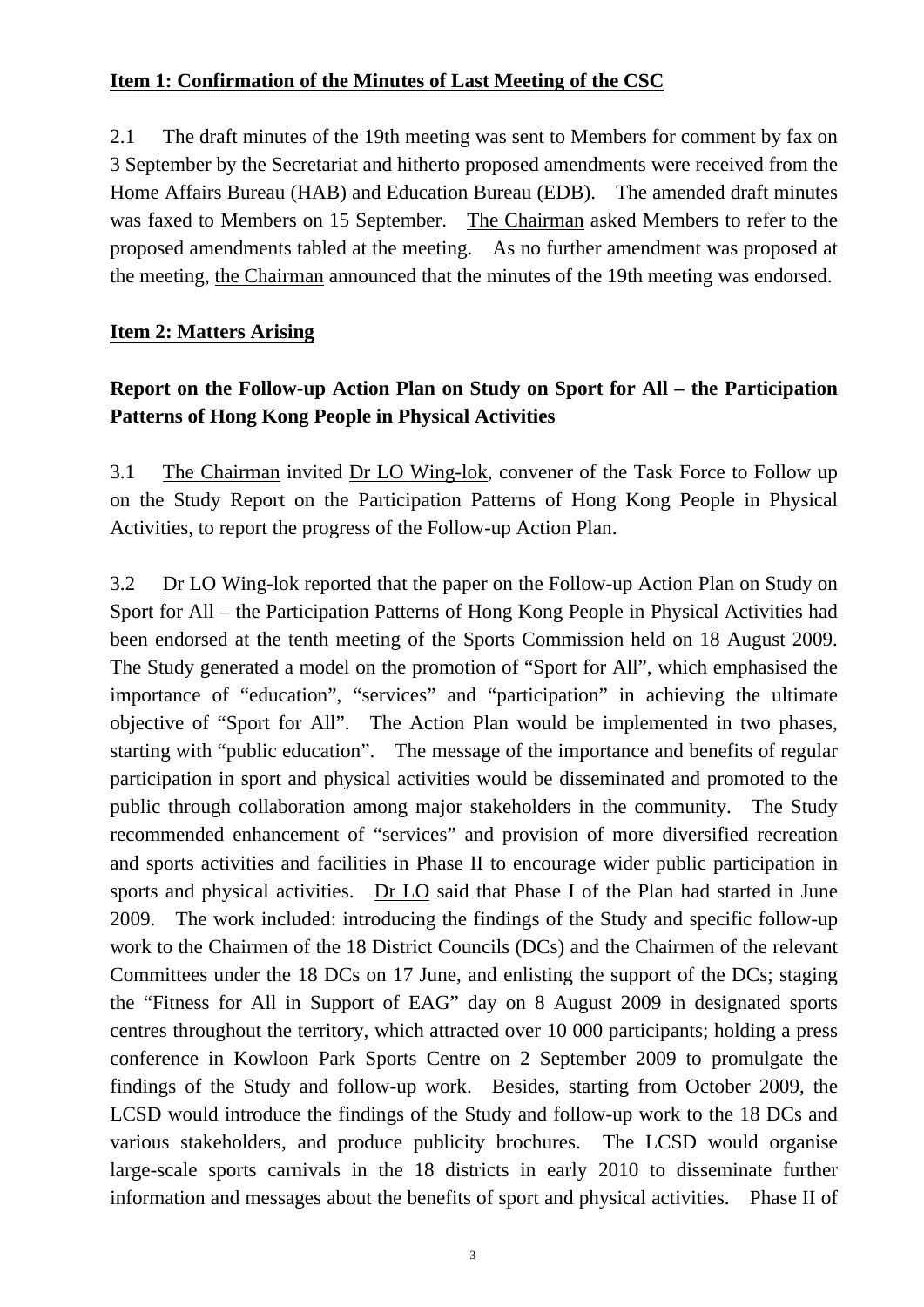the Plan mainly focused on reviewing existing recreation and sports programmes and facilities. The LCSD already started to consult the relevant National Sports Associations (NSAs) with a view to designing a wider range of activities to cater for people of different ages.

3.3 Mr TONG Wai-lun, Vice-chairman, stated that the Hong Kong Badminton Association (HKBA) strongly supported the organisation of parent-child training courses together with the LCSD in Phase II. He further said that the HKBA had organised parent-child competitions in the past with satisfactory response. He hoped that the LCSD and NSAs would design more new activities, particularly parent-child training courses, to alleviate the problem of child obesity.

3.4 The Chairman thanked the HKBA for its support. Since many CSC Members came from the DCs and NSAs, he hoped that Members would give more suggestions and ideas to encourage members of the public to actively participate in sports for further promotion of the culture of Sport for All.

## **Item 3: Report of the 2nd Hong Kong Games Organising Committee (CSC Paper 3/09)**

4.1 The Chairman said that the 2nd Hong Kong Games Organising Committee (OC) had reviewed various arrangements for the 2nd HKG at its fifth meeting held on 29 July. He invited Mrs Kane LI CHOI Wing-kwan, Secretary General of the OC, to brief Members on CSC Paper 3/09 by PowerPoint, and asked Members to refer to the information tabled at the meeting.

4.2 Mrs Kane LI CHOI Wing-kwan briefed Members on CSC Paper 3/09. The Chairman invited Members to give their views on the paper.

4.3 Members gave their views on the paper. Their views and responses were summarised as follows:

- (a) Mr Daniel CHAM Ka-hung gave the following recommendations for the OC's consideration:
	- (i) he recommended that the next HKG should maintain its present positioning as an event for the promotion of "Sport for All". To further promote Sport for All in the community, he recommended that the 18 districts should formulate their plans or targets for the promotion of Sport for All to encourage active participation by various organisations and bodies in the community and more awards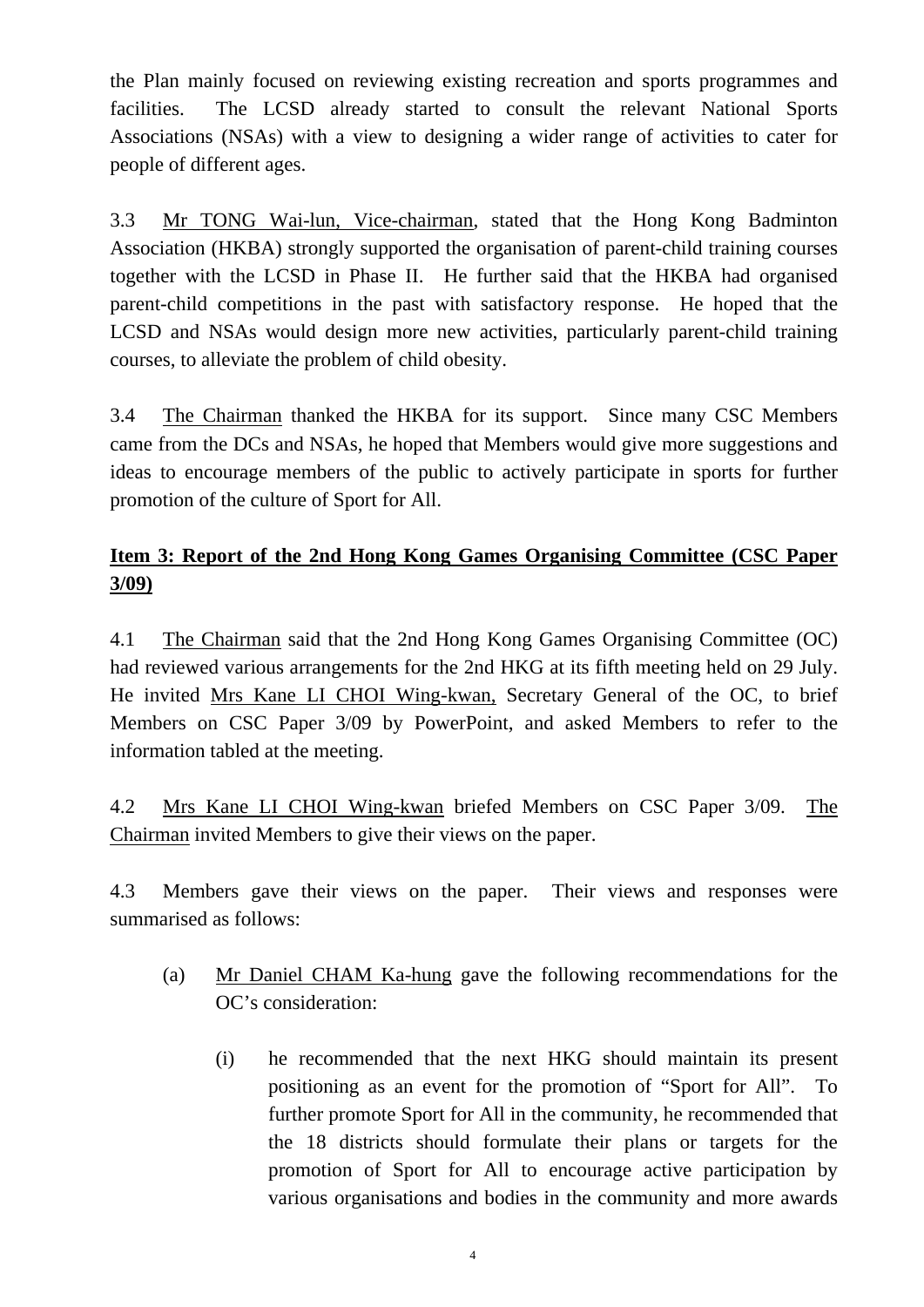should be granted in the HKG to commend the districts which met their targets or had the greatest number of participating bodies;

- (ii) he recommended that football competition should be added and five-a-side football competition might be considered;
- (iii) he strongly supported the suggestion of setting up of seeded teams. As regards the suggestion of adding the "Most Gold Medals" or "Most Medals" awards, he was of the view that as swimming and athletics had the greatest numbers of races, districts which achieved better results in these two sports would have a greater chance of winning the awards. He suggested granting "Greatest Progress" award to commend the district which made the greatest progress;
- (iv) he agreed that publicity work for the 3rd HKG should start as early as possible to create an atmosphere in the community, and recommended that information on the webpage should be enriched to help promote the HKG; and
- (v) he recommended that more resources should be allocated to the 18 DCs so that they could start selecting and training athletes as early as possible.
- (b) Ms Olivia CHAN Yeuk-oi of the LCSD thanked Mr CHAM for his recommendations. She said that the OC of the next HKG would study in detailed ways to enhance community participation and encourage more people to directly or indirectly participate in various promotional activities of the HKG.
- (c) Mr Francis CHAU Yin-ming remarked that the HKG this year had achieved outstanding results with wider participation than the previous one. He asked for the numbers of spectators of various activities for future reference. As regards Mr CHAM's recommendation of promoting Sport for All in the community, he said that when Sai Kung District Council joined the Pilot Scheme on District Facilities Management, it attempted to set sports targets for the district, which, however, could not be implemented because of experience. He supported the suggestions of studying in detailed ways to set targets at the district level for promoting Sport for All, encouraging more people to participate in sports regularly by various means and presenting awards at the HKG. On resources, he hoped that the OC would inform the DCs as early as possible of the arrangements regarding resources to facilitate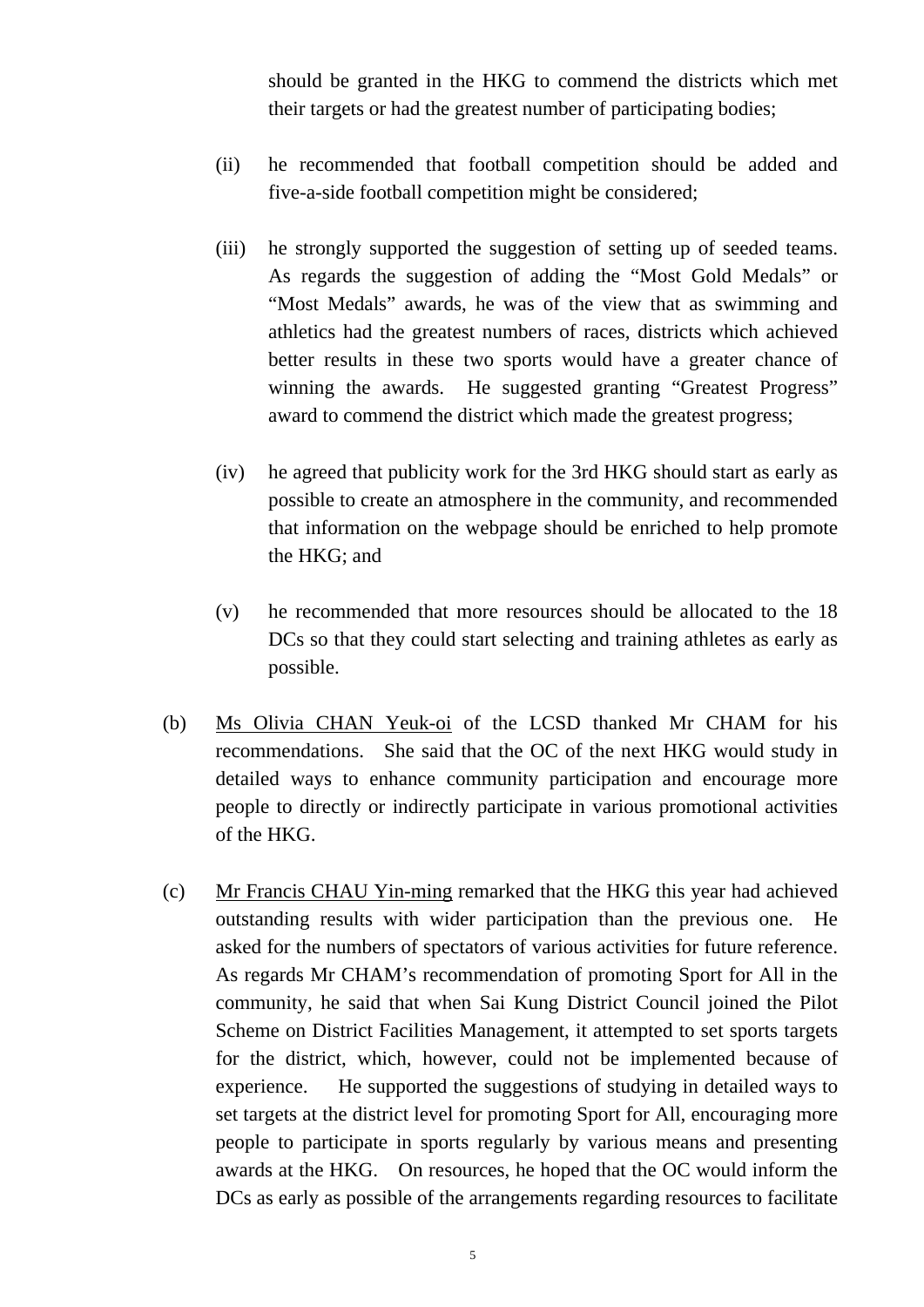their provision of or seeking additional resources to strengthen training for respective district teams. He agreed that the 3rd HKG OC should be formed in the first quarter of 2010 so that various kinds of work could commence as early as possible. On publicity, he opined that publicity in buses and the Mass Transit Railway should be enhanced and that publicity through elite athletes achieved satisfactory results. He suggested that such publicity methods should be continued and enhanced for the next HKG.

- (d) Mr FUNG Kwong-chung congratulated the OC on its successful organisation of the 2nd HKG and strongly supported the positioning of the 3rd HKG and the target of further promoting a strong sporting culture in the community. Regarding the suggestion of including volleyball and football events in the next HKG, he opined that football was indispensable, and as the District Football Teams Training Scheme and Young Athletes Football Training Scheme organised by the Hong Kong Football Association had achieved satisfactory results since its implementation in the early years, he recommended including football event and increasing the training hours. On the eligibility requirements for athletes, he suggested that people studying or working in an individual district should be allowed to compete in the HKG for that district. On publicity, he agreed that lamp-post buntings and words in bigger size should be used for better effects.
- (e) Mr Benedict LEE Shui-sing said that the HKG this year achieved satisfactory results with an increase of 80% of participating athletes as compared with the previous one. However, in view of the limited number of participating athletes and in order to achieve the aims of promoting Sport for All and developing a strong sporting culture, he considered that it was more important to encourage more members of the public to actively participate in the HKG. Nowadays, Internet browsing was common among the youth. He enquired about the data on the HKG webpage being browsed by the youth and the general public. To make the webpage more appealing, he recommended uploading the results, photos and videos of the competition events to the webpage and organising photo and video competitions during the HKG. He also recommended producing promotional video clips to introduce the competition events and rules after completion of the HKG. This was to enhance the public's knowledge of the competition events and to encourage the public to browse the webpage and actively participate in the activities of the HKG.
- (f) Mrs Kane LI CHOI Wing-kwan, Secretary General, said that she did not have such data. Ms Olivia CHAN Yeuk-oi of the LCSD agreed that the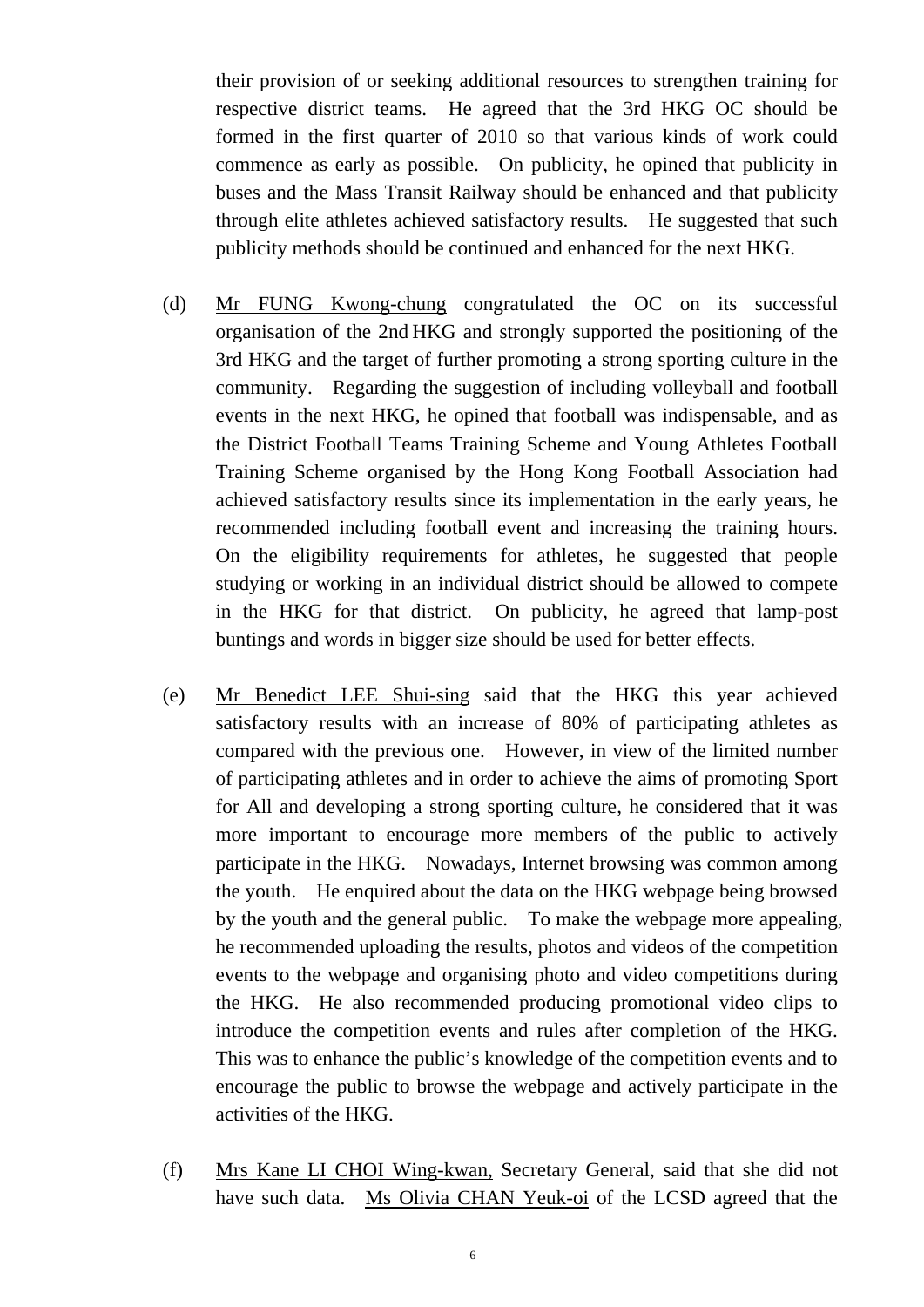information on the HKG webpage should be enriched to arouse the public interest in participating in the HKG. The HKG webpage was updated on a daily basis currently. She stated that more resources would be sought for the next HKG to enhance publicity on the webpage.

 (g) Mr TONG Wai-lun, Vice-chairman, said that the HKG this year had received a sponsorship of one million dollars, which was very satisfactory. With the growing popularity of the HKG and an increase of participants by folds, he opined that it might attract more sponsors. He recommended that the next OC should strive for more resources by increasing its manpower to seek more sponsorship, such as sponsorship for athletes' uniforms and drinks.

4.4 The Chairman thanked Members for their views, particularly the suggestion of enriching the webpage, which would be referred to the 3rd HKG OC for thorough consideration.

# **Item 4: Introduction on Development of School Sports under Senior Secondary Curriculum**

5.1 The Chairman invited Mr LAI Yiu-keung, the Chief Curriculum Development Officer (Physical Education) of the EDB, to introduce the development of school sports under the Senior Secondary Curriculum (SSC) to Members by PowerPoint and invited Members to refer to the materials provided at the meeting.

5.2 Mr LAI Yiu-keung introduced the development of school sports under the SSC and provided at the meeting a leaflet on the New Senior Secondary Curriculum (Physical Education), DVD on Senior Secondary PE Elective, New Academic Structure Parents' Handbook and Hong Kong 2009 East Asian Games Learning and Teaching Package for Members' reference, and Physical Education (Hong Kong Diploma of Secondary Education) Learning and Teaching Package for the Secretariat's reference.

5.3 Members gave their views on the development of school sports. Their views and responses were summarised as follows:

(a) Mr Daniel CHAM said that currently Form 1 to Form 7 students had to take Physical Education (PE) courses. Under the New Senior Secondary Curriculum (NSSC), PE would become an elective subject and students would decide whether to take it based on the requirement of the university which they selected to attend in future. If the university did not have such a requirement, students would be less motivated to take PE courses, thus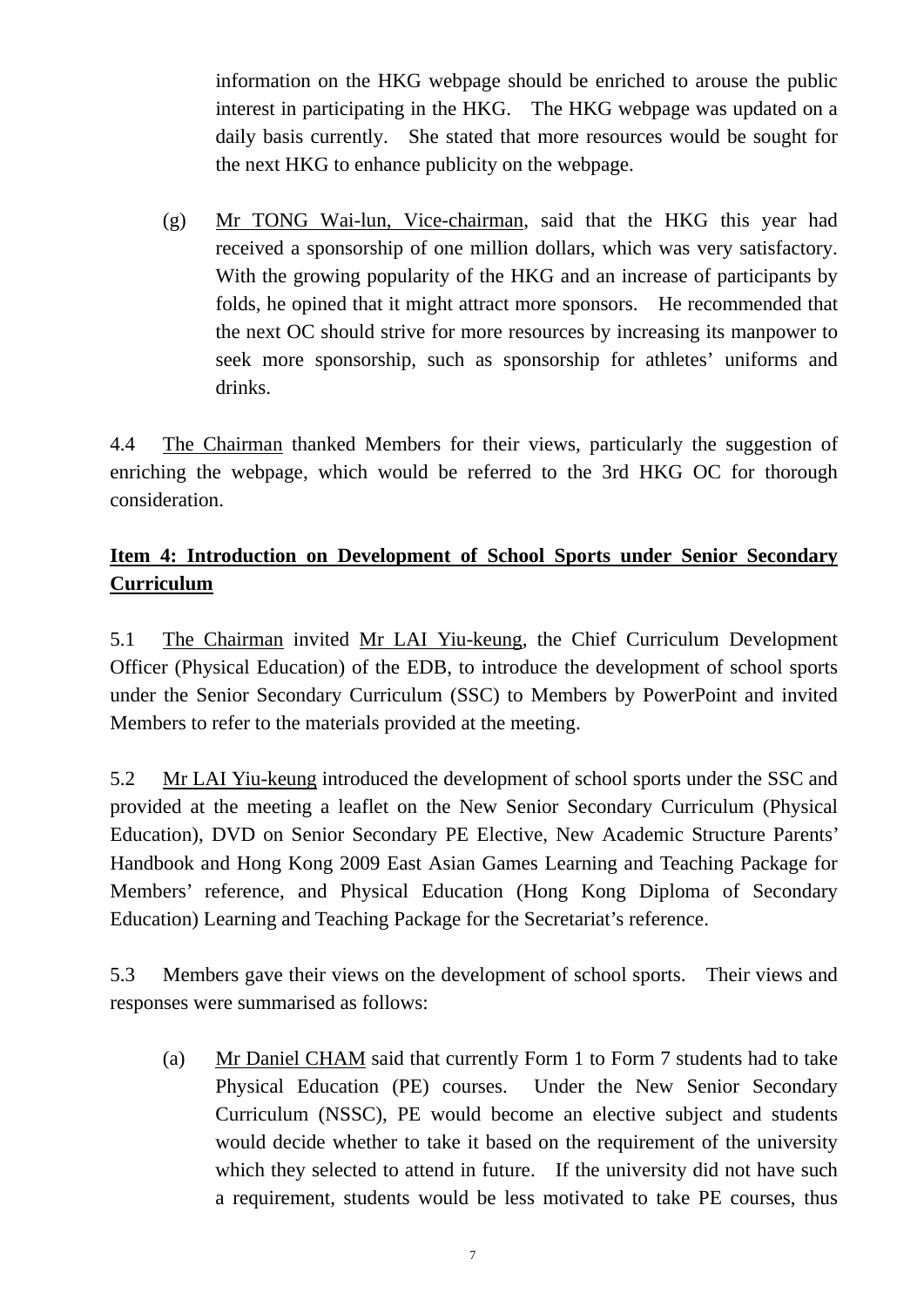reducing their chances of taking part in sports.

- (b) Mr LAI Yiu-keung of the EDB responded that under the SSC, all students were required to take General Physical Education (GPE), so they would have more chances of taking part in sports. Apart from GPE, PE (HKCEE) was a subject in the Hong Kong Certificate of Education Examination (HKCEE) under the old curriculum. About 30 schools offered the subject and about 600 students sat for the HKCEE every year. Under the New Academic Structure, apart from GPE, students might take PE Elective, i.e. PE (Hong Kong Diploma of Secondary Education) (HKDSE), which was recognised as one of the requirements for entering a university. Currently, about 70 schools offered PE (HKDSE). He said that whether schools offered a particular elective subject depended on the number of their teaching staff, interests of their students, inter-school co-operation, etc. It was believed that more schools would offer the above PE Elective in future. Besides, Applied Learning and Liberal Studies included sports learning elements and the newly introduced Student Learning Profile (SLP) could record and identify students' achievements in sports. Other than results in public examinations, universities would refer to the SLP. Overall, the conditions of the development of school sports were far more desirable than before, which were beneficial to the promotion of Sport for All.
- (c) Mr LIU Ah-chuen was of the view that under the NSSC, sports promotion should be pursued in three directions. Firstly, PE (HKCEE) should be promoted continuously. Secondly, PE courses should be utilised to achieve the aim of sports promotion. Currently, secondary students attended PE courses for about 80 minutes every week, falling below the ultimate target proposed in the study that they should exercise for 30 minutes every day. He suggested that incentives such as the introduction of a school-based sports culture should be provided to motivate secondary schools to work together. He took his school as an example, where rope skipping for all was promoted and physical training was included in the school-based curriculum to elicit students' interests in taking part in sports. Thirdly, sports should be promoted through Other Learning Experiences. As PE courses and PE (HKCEE) were at different levels, new senior secondary students should be provided with a wide range of activities to increase their interests, but schools must allot school hours to tie in with the arrangement. Currently, students had serious problems of obesity and their physical strength was far from satisfactory. He was of the view that the NSSC could provide more room for the promotion of Sport for All. The current PE curriculum should be improved to encourage schools to promote a sports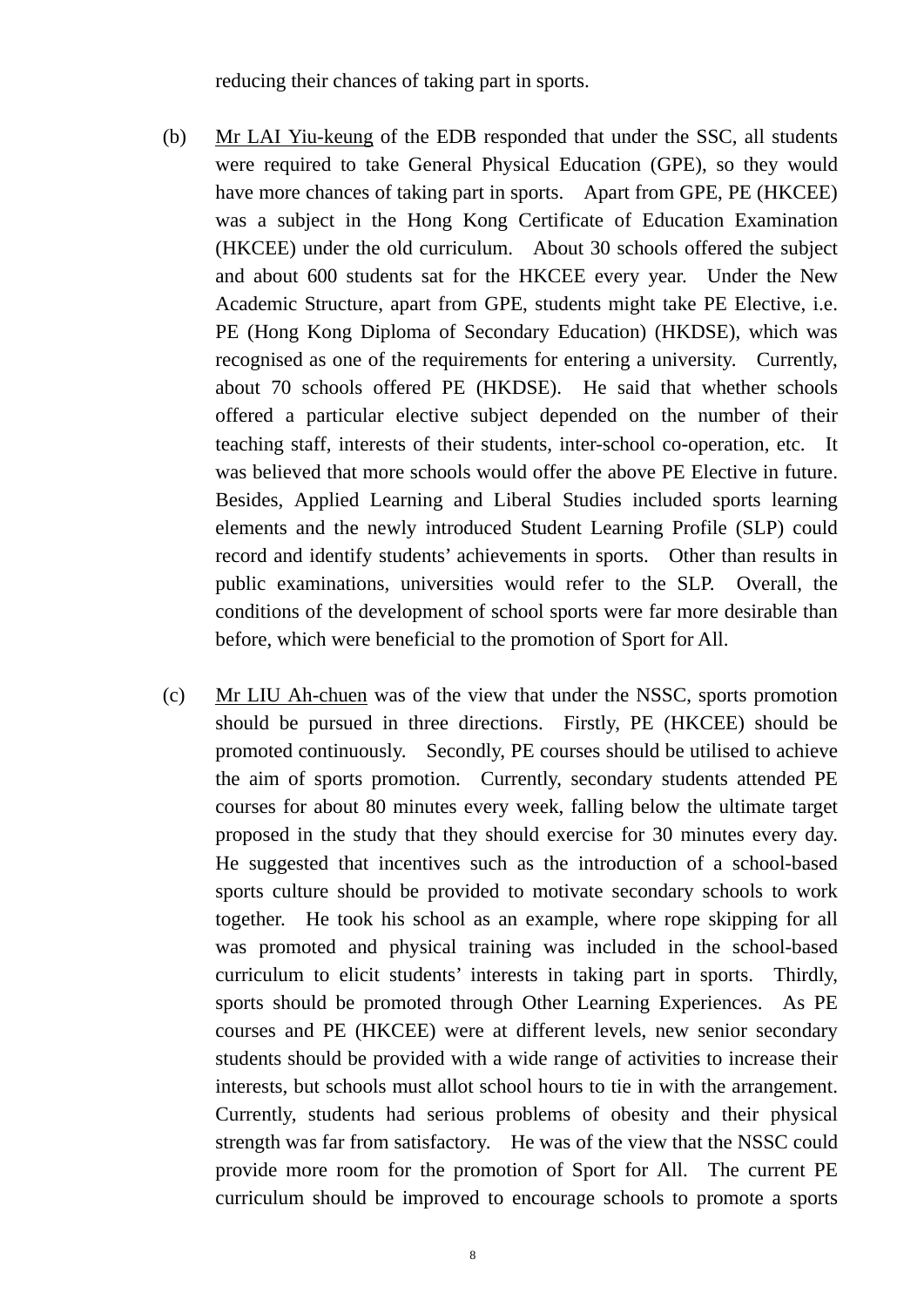culture and NSAs should be invited to organise school-wide activities for schools so as to promote sports in schools.

- (d) Mr George YIP, the Chairman of the Hong Kong DanceSport Association and a certified public accountant, was of the view that quite a lot of students had the misconception that PE was not important for those who intended to join the commercial sector. He took his job of accountant as an example, which required sufficient physical strength to deal with pressure from work. Dancesport also served as a means of communication between him and the commercial sector in Mainland China, so he hoped that schools would disseminate the message to students that sports were important for their career development in the commercial sector in future.
- (e) Mr LAI Yiu-keung of the EDB thanked Members for their valuable opinions. The EDB encouraged schools to offer elective subjects based on the interests and preferences of their students, who should take elective subjects according to their interests. He fully agreed that a school-based sports culture should be promoted. The New Academic Structure offered more choices for students, who could take elective subjects in view of their interests. Regarding school hours, all schools adopted the proposal of the Curriculum Development Council in providing sufficient school hours. Currently, the EDB suggested that schools should provide two or three PE sessions every week or cycle. Due to the school campus, teaching manpower or other restraints, some schools were unable to provide three PE sessions, but they could extend the hours of each PE session in view of their particular circumstances. Further, he recognised the importance of sports while universities also attached high value to the SLP. Finally, he reflected that dancing, particularly dancesport was very well-received in schools. However, due to the limitations on the use of venues, currently it was difficult for dancing programmes to further develop in schools in Hong Kong and he hoped that the LCSD would provide greater flexibility under the existing policies.
- (f) Mr CHENG Shu-ming, a member of the councils of secondary/primary school(s), was often requested by parents of Form 4 or Form 5 students to reduce the number of extra-curricular activities and increase the hours of revision class so as to cope with the HKCEE. He said that since the 1970s and 1980s, the promotion of school sports had not been supported by parents. He hoped that the CSC would give advice on how to explain the importance of promotion of extra-curricular activities to parents. Further, he reflected that promotion of these activities met with great success in Primary 3/4, but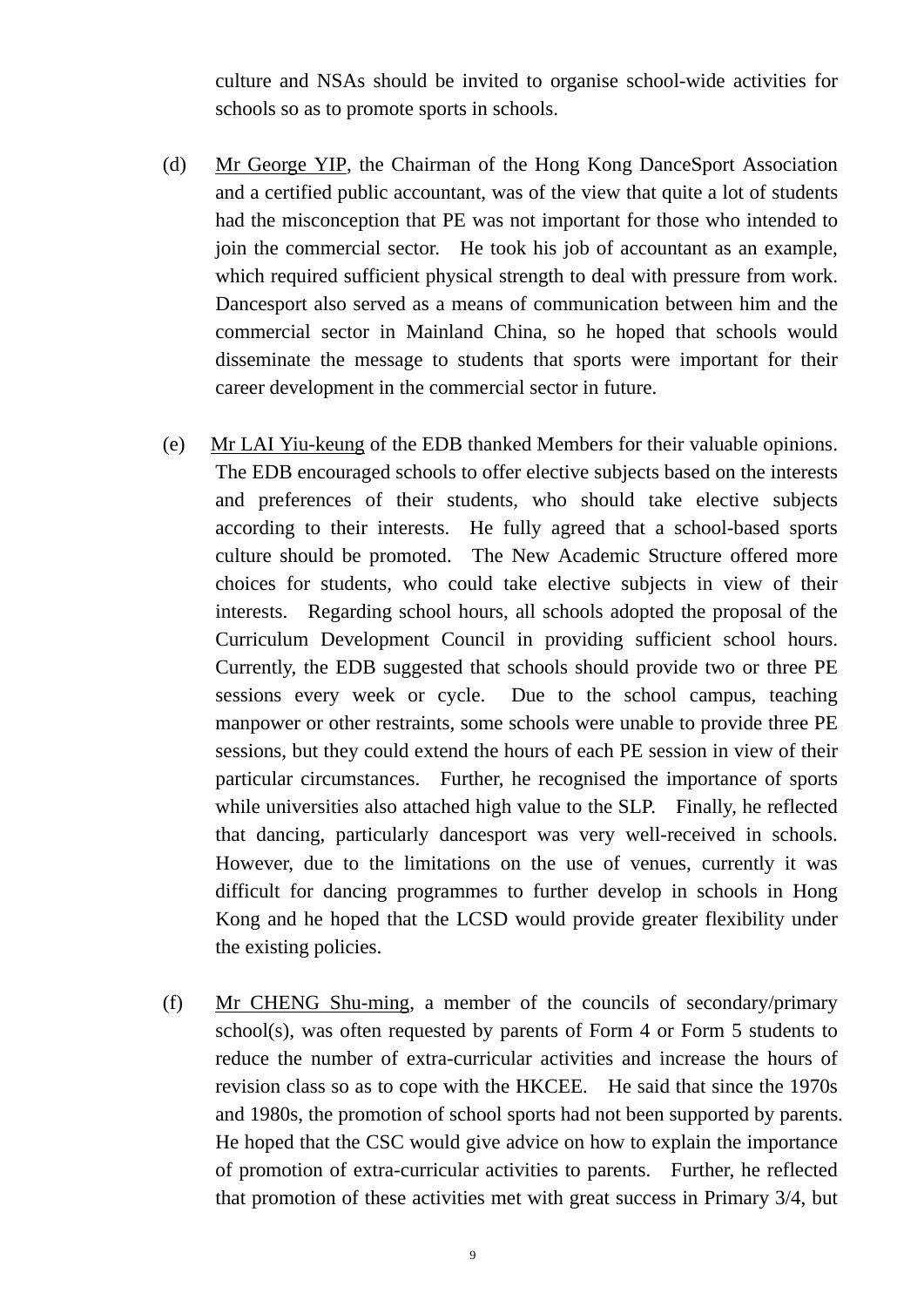the results were far from satisfactory in secondary schools. He wanted to understand the reasons.

- (g) Prof LEUNG Mee-lee was of the view that it was due to the influence of social culture. Since the 1960s, parents had not supported sports. She said that the New Senior Secondary Academic Structure offered an opportunity. In response to the NSSC, the Hong Kong Baptist University successfully obtained two credit points for sports this year and other subjects also received more attention. In addition to parents, she suggested helping principals of secondary schools and heads of universities understand the importance of sports and not to focus only on external results.
- (h) Mr LAI Yiu-keung of the EDB agreed that attitudes of parents were very important. He said that in response to the changes arising from the New Academic Structure and Curriculum, the EDB organised parents' meetings and shot several APIs on various themes in addition to the publication of the Parents' Handbook. Further, the EDB held a series of workshops for teachers in schools in preparation for the planning and implementation of the NSSC. As the New Academic Structure was newly implemented, it was impossible to see all its effects immediately. Curriculum reform must be promoted with continuous efforts. When necessary, the EDB was very pleased to go to individual schools to introduce the benefits of the NSSC and importance of sports development to parents.
	- (i) Mr CHENG Shu-ming was of the view that principals were mainly under the influence of parents. If the EDB disseminated the message to parents that taking PE was beneficial to getting a place at university, it would help enlist their support for the promotion of sports.
- (j) Dr LO Wing-lok hoped to understand how many students took PE (HKDSE) under the New Academic Structure and Curriculum. If there were not many students taking this subject, was there any inter-district/inter-school arrangement or support from the EDB to help students take this subject? Further, he agreed that if taking PE was beneficial to getting a place at university, this would attract more students to do so. He, therefore, suggested that the status of PE be raised to encourage more students to take PE.
- (k) Mr LAI Yiu-keung of the EDB said that the public might understand the new senior secondary subjects offered by schools through school profiles and the EDB's website. Currently, the EDB did not have any data on the number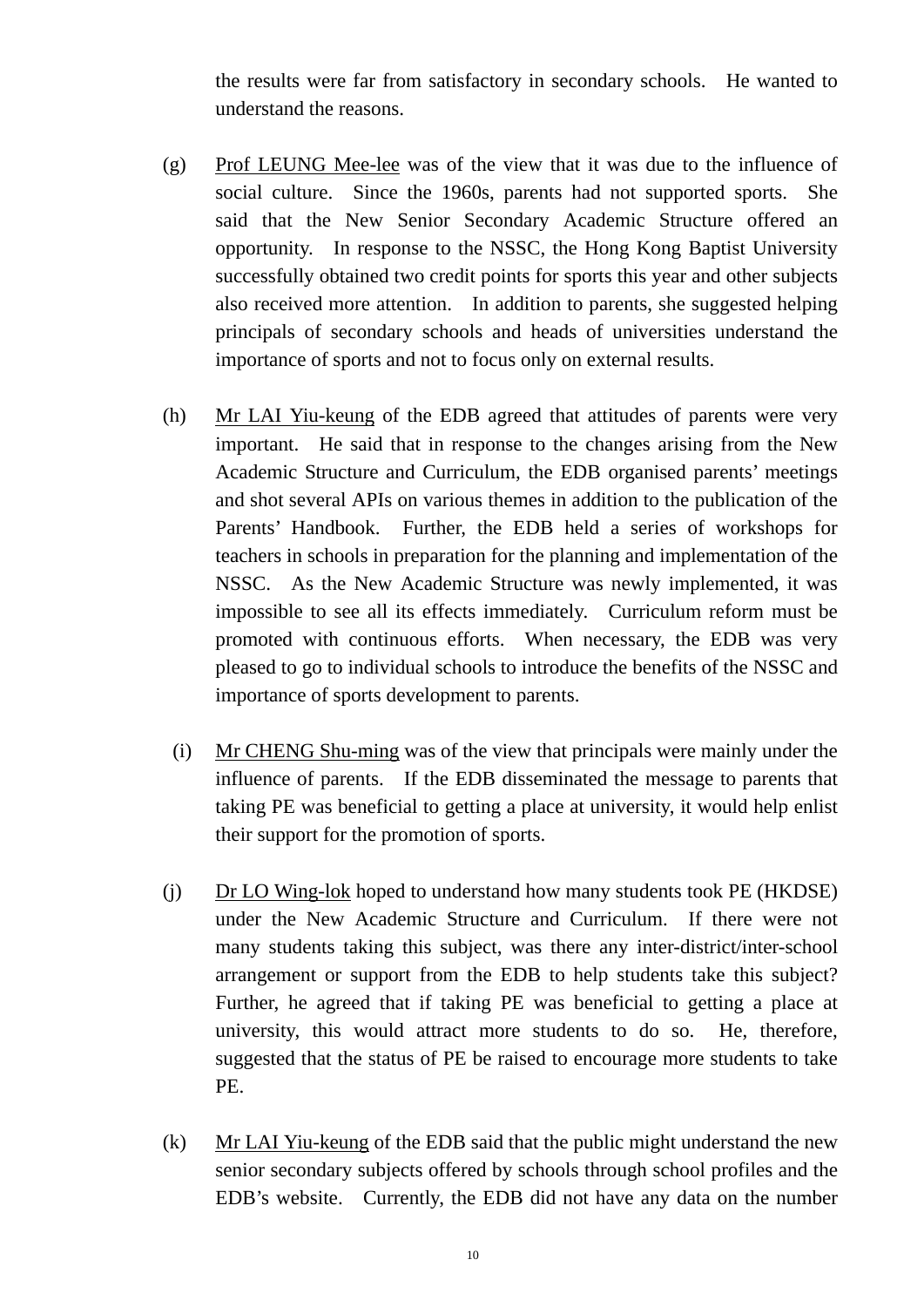of students taking PE (HKDSE), but it planned to distribute questionnaires to schools in October and November to understand the enrolment situations of students. The relevant information could be provided for Members' reference in due course. Regarding support, currently the EDB provided schools with the Diversity Learning Grant to encourage them to offer elective subjects, which normally attracted smaller numbers of students, and adopted a mode of inter-school co-operation to offer elective subjects jointly but this had to tie in with timetable arrangements. Further, to support teachers teaching the new subjects, in addition to the provision of learning and teaching packages and training courses, the EDB formed learning circles to arrange for teachers teaching those subjects to meet regularly and share their teaching experiences and organised inter-school collaborative lesson planning so as to help teachers face the challenges under the New Academic Structure. He said that the EDB would organise a workshop on "Active and Healthy Lifestyle" in February 2010 and hoped to invite Dr LO Wing-lok and Dr Regina CHING to attend the workshop and share their experiences. He also hoped that Members could support the promotion of school sports continuously.

(l) Mr TONG Wai-lun, Vice-chairman, said that in recent years many members of the Hong Kong Teams had come from famous schools. He thought that the climate of disregarding the importance of sports was somewhat improved. He hoped that Members would continue with their efforts to promote sports in schools.

5.4 The Chairman thanked Members for their views and agreed that the New Academic Structure helped promote Sport for All. He hoped that the EDB would refer to the opinions of Members and continue to enhance the development of school sports.

#### **Item 5: Any Other Business**

6.1 The Chairman thanked Members for attending the meeting and said that the next 21st meeting scheduled for November would be postponed to early 2010 due to the organisation of the Hong Kong 2009 East Asian Games in December. The Secretariat would inform Members of the date of the next meeting in due course.

#### **Adjournment of Meeting**

7.1 The meeting was adjourned at 12:30 pm.

\*\*\*\*\*\*